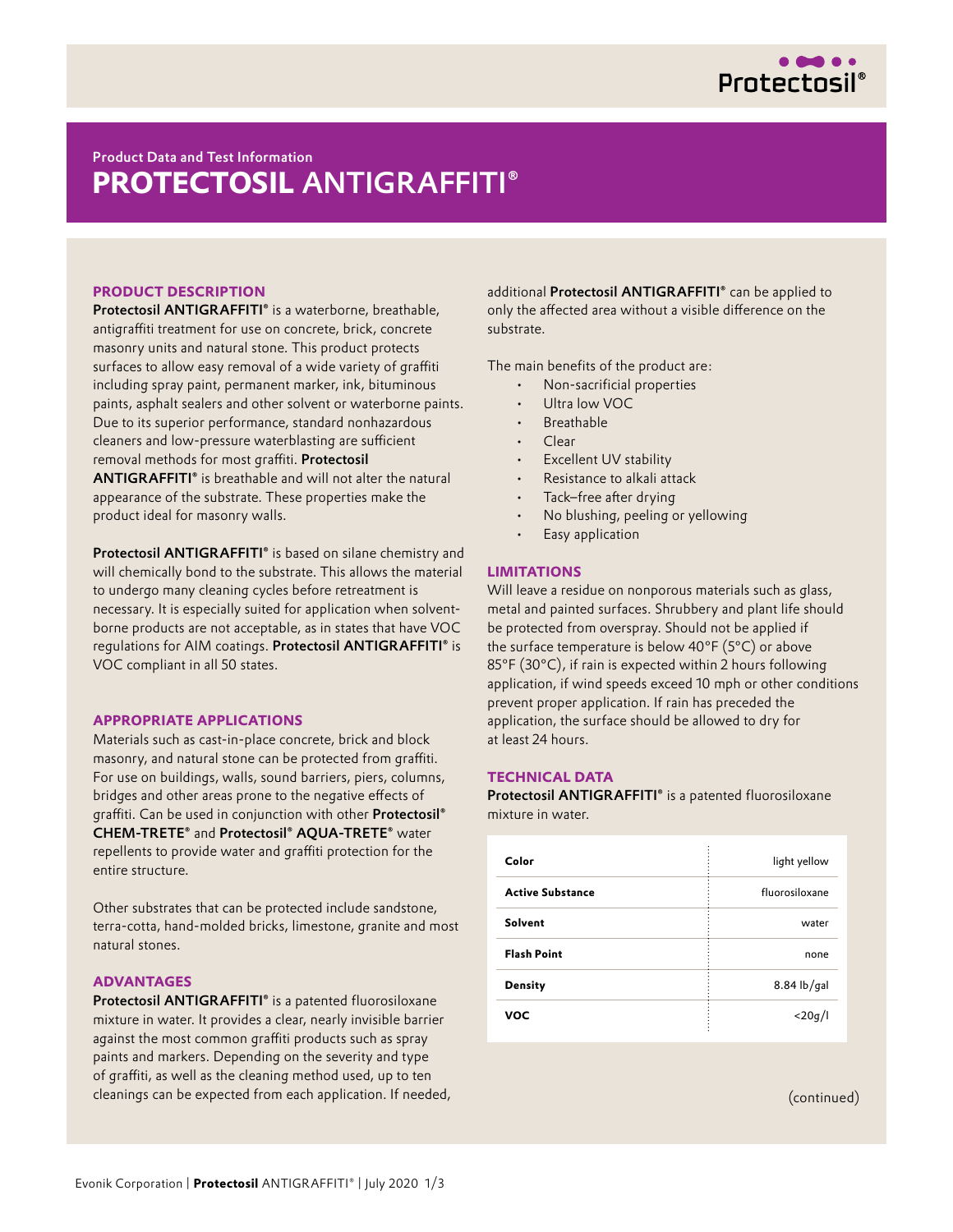

## **TEST DATA**

ASTM 6578 "Graffiti Resistance"

Cleanability level of 3 after 25 cycles

ASTM G53 "Accelerated Weathering"

No change in graffiti resistance after 2000 hours

ASTM D6490 "Breathability"

>90% breathable

#### **APPLICATION INSTRUCTIONS**

Concrete must be allowed to cure for a minimum of 28 days. All repointing must be completed and allowed to cure for at least 3 days. Concrete repair and replacement must be completed before application of Protectosil ANTIGRAFFITI®. Patching materials, caulking, sealing materials and traffic paint must be fully cured before application.

All surfaces must be cleaned to remove all traces of graffiti, dirt, dust, efflorescence, mold, salt, grease, oil, asphalt, laitance, curing compounds, paint, coatings and other foreign materials. Acceptable surface cleaning methods include shotblasting, sandblasting, waterblasting and using chemical cleaners. Check with your local Protectosil® representative to verify that surface preparation is adequate. Any water absorbed by the surface during cleaning must be allowed to dry before applying Protectosil ANTIGRAFFITI®.

Adjoining surfaces which should not come into contact with the product (e.g. window frames, painted surfaces, glass, plants, soil) should be masked or covered (e.g. with plastic sheeting) before beginning. Substrate temperature should be less than 85°F during application. Applying this material when the substrate temperature is above 85°F can result in the water carrier flashing off before adequate penetration is achieved. Do not apply to a wet or damp substrate.

Protectosil ANTIGRAFFITI® should be applied with HVLP (High Volume Low Preassure) spray equipment, rollers or brushes. The first application should be applied in diluted form using a ratio of 9 parts water to 1 part Protectosil ANTIGRAFFITI®. Start from the bottom of the wall and work upwards to prevent premature impregnation by material running down the surface. The water-repellent effect appears within a few minutes. Two additional applications at full strength are required for permanent graffiti protection. Before applying the second coat, allow the surface to dry completely. For the second and third coats, it is recommended to apply

the product in a fine spray. A layer of liquid droplets forms on the surface which must be worked in with a brush.

Ensure that the liquid is distributed evenly (i.e. the surface is wetted evenly). Each coat must be applied in one operation to avoid overlapping. The next coat must not be applied before the previous coat has dried completely.

If the full strength coats are repelled by the primer coat, the addition of up to 1 cup (8 ounces) of isopropyl alcohol per gallon of Protectosil ANTIGRAFFITI® is permitted. The addition of alcohol will allow the antigraffiti to "wet out" better. Less alcohol can be utilized, as long as wetability of the product is not compromised. The VOC remains under 100 g/l after addition of the isopropyl alcohol.

Once the alcohol is added to the Protectosil ANTIGRAFFITI®, there is a pot life of 8 hours. Do not mix more product than is needed for 8 hours of work.

Application rates are dependent on porosity and surface roughness of the substrate. Apply a test patch to determine actual coverage rate and number of coats of Protectosil ANTIGRAFFITI® before starting the project. Usage is typically 125 to 250 ft<sup>2</sup>/gal in two to three coats. Porous substrates, such as Concrete Masonry Units may require more material. Your Protectosil® representative can give an exact coverage rate and application conditions after a test patch has been applied.

Some darkening of the surface may occur, depending on the amount of Protectosil ANTIGRAFFITI® applied and the color and texture of the substrate. A test patch must be applied in order to verify actual conditions on the substrate.

Precautions: Protectosil ANTIGRAFFITI® product containers should be kept closed when not in use and should be stored at temperatures between 40°F and 100°F (5°C and 40°C), away from rain and standing water. Do not allow material to freeze. Please read the material safety data sheet for more detailed information.

## **GRAFFITI REMOVAL**

Protectosil ANTIGRAFFITI® is designed to allow easy removal of paint, markers and other materials used for graffiti from concrete, masonry and natural stone substrates.

Acceptable methods for removing graffiti include citrus or benzyl alcohol-based paint removers, high-pressure water, steam cleaning and proprietary cleaners. Contact your Protectosil® representative for approved products. If highpressure water is used, care must be taken to not etch the substrate. Removing the substrate will also remove the Protectosil ANTIGRAFFITI®.

(continued)